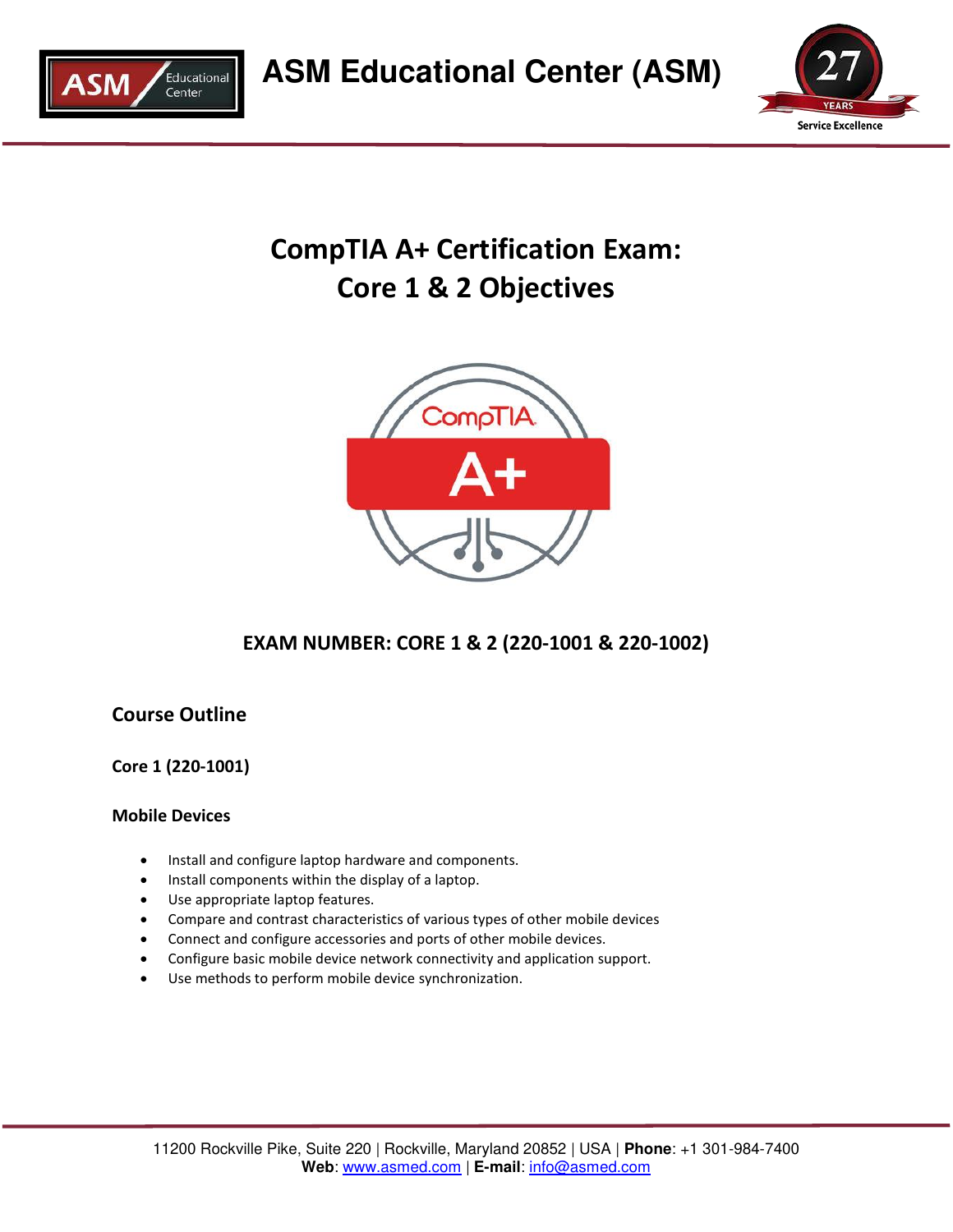



# **Networking**

- Compare and contrast TCP and UDP ports, protocols, and their purposes.
- Compare and contrast common networking hardware devices.
- Given a scenario, install and configure a basic wired/wireless SOHO network.
- Compare and contrast wireless networking protocols.
- Summarize the properties and purposes of services provided by networked hosts.
- Explain common network configuration concepts. Compare and contrast Internet connection types, network types, and their features.
- Given a scenario, use appropriate networking tools.

#### **Hardware**

- Explain basic cable types, features, and their purposes. Identify common connector types.
- Install RAM types. Select, install and configure storage devices.
- $\bullet$  Install and configure motherboards, CPUs, and add-on cards.
- Explain the purposes and uses of various peripheral types.
- Summarize power supply types and features.
- Select and configure appropriate components for a custom PC configuration to meet customer specifications or needs.
- Install and configure common devices.
- Configure SOHO multifunction devices/printers and settings.
- Install and maintain various print technologies.

#### **Virtualization and Cloud Computing**

- Compare and contrast cloud computing concepts.
- Set up and configure client-side virtualization.

#### **Hardware and Network Troubleshooting**

- Use the best practice methodology to resolve problems.
- Troubleshoot problems related to motherboards, RAM, CPUs, and power
- Troubleshoot hard drives and RAID arrays.
- Troubleshoot video, projector, and display issues.
- Troubleshoot common mobile device issues while adhering to the appropriate procedures.
- Troubleshoot printers.
- Troubleshoot common wired and wireless network problems.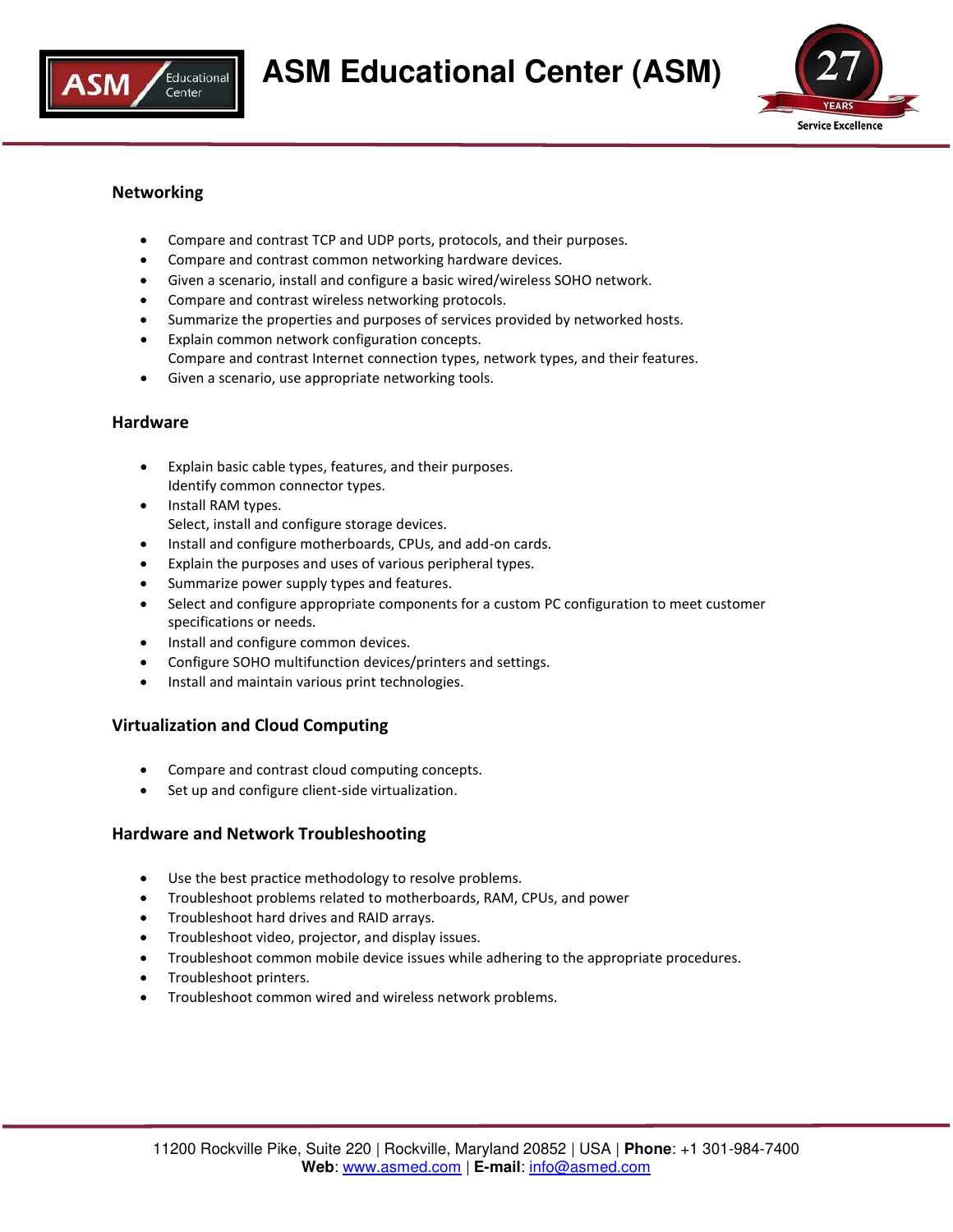



# **Core 2 (220-1002)**

#### **Operating Systems**

- Compare and contrast common operating system types and their purposes.
- Compare and contrast features of Microsoft Windows versions.
- Summarize general OS installation considerations and upgrade methods.
- Use appropriate Microsoft command line tools.
- Use Microsoft operating system features and tools.
- Use Microsoft Windows Control Panel utilities.
- Application installation and configuration concepts.
- Configure Microsoft Windows networking on a client/desktop.
- Use features and tools of the Mac OS and Linux client/desktop operating systems.

#### **Security**

- Summarize the importance of physical security measures.
- Explain logical security concepts.
- Compare and contrast wireless security protocols and authentication methods.
- Detect, remove, and prevent malware using appropriate tools and methods.
- Compare and contrast social engineering, threats, and vulnerabilities.
- Compare and contrast the differences of basic Microsoft Windows OS security settings.
- Given a scenario, implement security best practices to secure a workstation.
- Implement methods for securing mobile devices
- Implement appropriate data destruction and disposal methods.
- Configure security on SOHO wireless and wired networks.

#### **Software Troubleshooting**

- Troubleshoot Microsoft Windows OS problems.
- Troubleshoot and resolve PC security issues.
- Use best practice procedures for malware removal.
- Troubleshoot mobile OS and application issues.
- Troubleshoot mobile OS and application security issues.